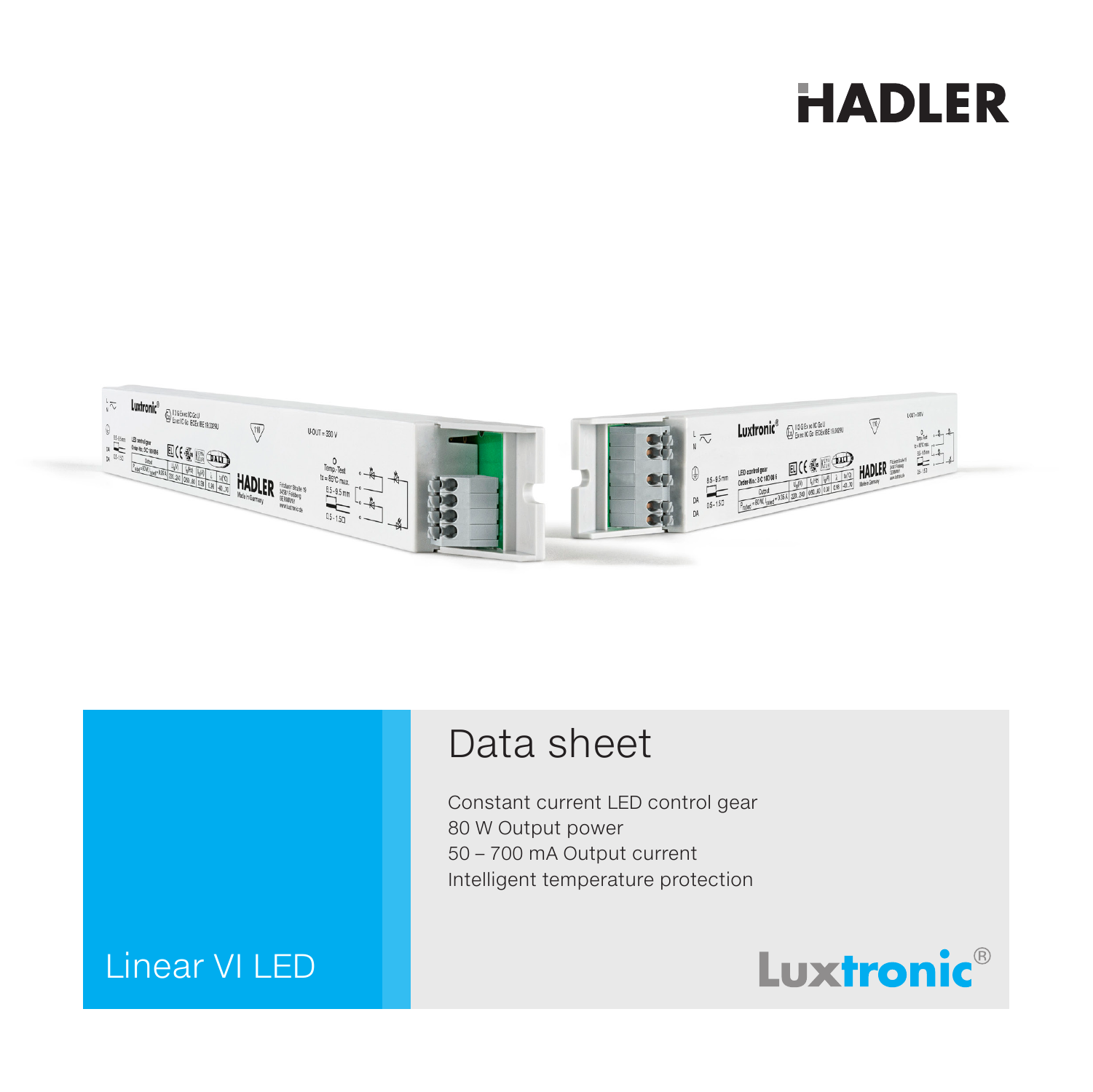### **Linear VI LED control gear**

More than 25 years of experience in the design and development of electronic lighting products, the close cooperation with test authorities and the joint research in the sector of explosion protection enable the company Hadler to develop products in accordance with market trends which will exactly meet the requirements. Function and, above all, safety will take priority over other requirements.

| ECG 50 - 350 mA. 80 W. 220 - 240 V        | 4  |
|-------------------------------------------|----|
| ECG 100 - 500 mA, 80 W, 220 - 240 V       | 10 |
| ECG 250 - 700 mA. 80 W. 220 - 240 V       | 16 |
| ECG 50 – 350 mA. 80 W. 220 – 240 V. DALI  | 22 |
| ECG 100 – 500 mA. 80 W. 220 – 240 V. DALI | 28 |
| ECG 250 – 700 mA. 80 W. 220 – 240 V. DALI | 34 |



Furthermore, in accordance with the company philosophy, Luxtronic ballasts also reflect the "second idea": Features offering an additional benefit and using the full competence of the company Hadler to allow for a unique position in the market. Both large-scale and small-scale series of the Luxtronic ballasts can be produced in a cost-effective way. The proximity to the market allows for short delivery times.

Michael Lamkowski Head of Research & Development

M. Lendenlin

### **Table of contents**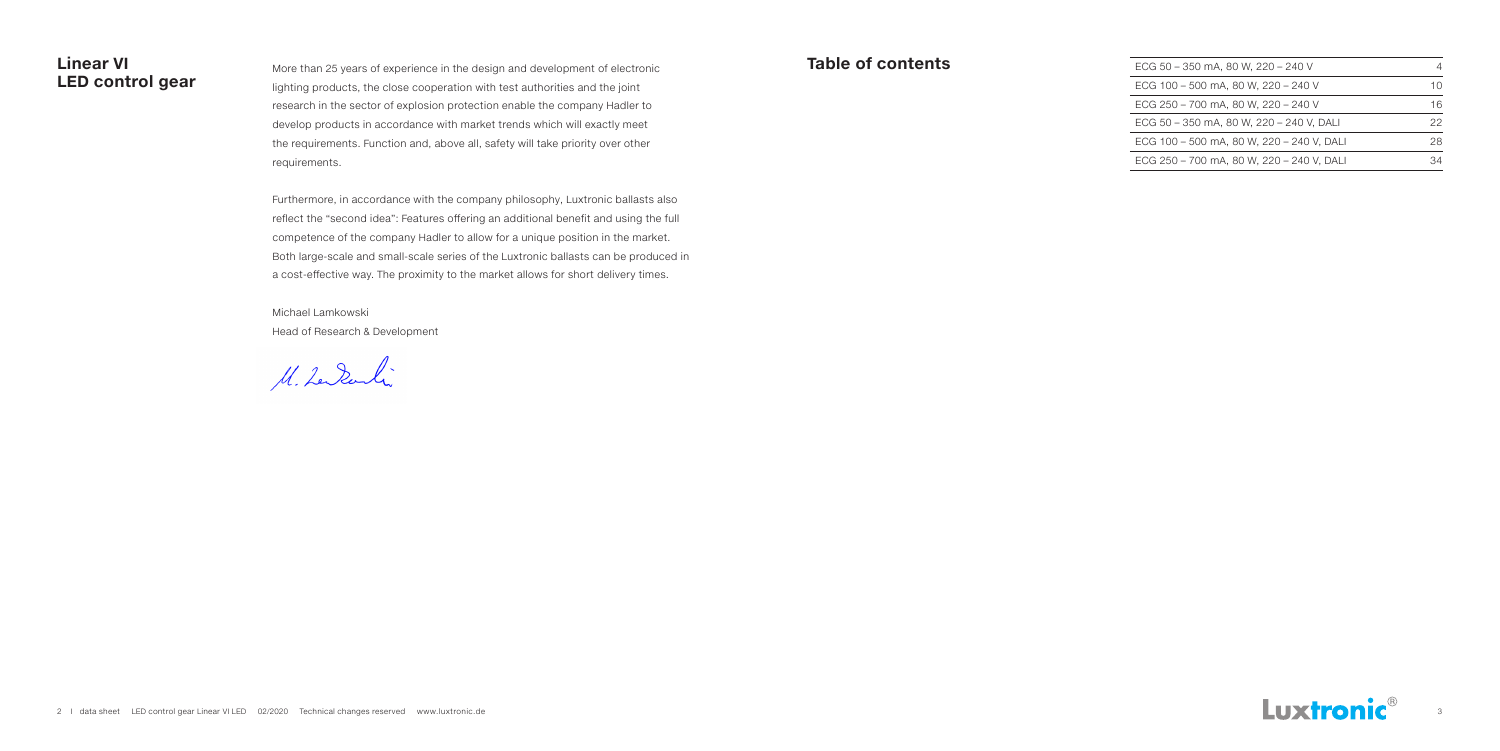| Rated supply voltage             | $220 - 240$ V                 |
|----------------------------------|-------------------------------|
| Mains frequency                  | $0/50 - 60$ Hz                |
| Input voltage range a.c.         | $198 - 264$ V                 |
| Input voltage range d.c.         | $176 - 275$ V                 |
| Power factor                     | 0.98 at full load (see graph) |
| <b>Total Harmonic Distortion</b> | $< 8$ % at full load          |

| Output characteristic   | Constant current, non-SELV |
|-------------------------|----------------------------|
| Output voltage          | $50 - 325$ V (see graph)   |
| Output current          | 350 mA max.                |
| Output power            | 80 W max.                  |
| No. of output channels  |                            |
| Output current accuracy | $+/- 5 \%$                 |
| Output current ripple   | $<$ 10 % at 100 Hz         |
| Output dimming          | n.a.                       |
| Dimming range           | n.a.                       |
|                         |                            |

#### **Input**

#### **Output**



#### **Efficiency**

| Stand-By Power consumption | n.a.                              |
|----------------------------|-----------------------------------|
| No-load Power consuption   | 0.5 W                             |
| Electrical efficiency      | $> 0.95$ at full load (see graph) |

#### **Interface**

| Dimming Interface         | n.a. |  |
|---------------------------|------|--|
| Interface control current | n.a. |  |
| Dimming curve             | n.a. |  |

#### **Dimensions**

#### **Ordering data**

#### **Temperature, Lifetime**





| Length x Width x Height           | $360 \times 30 \times 21$ mm |
|-----------------------------------|------------------------------|
| Mounting hole distance D          | 350 mm                       |
| Mounting screws                   | M4 max.                      |
| (see schematic view on the right) |                              |

| Order No.      | 3 C 180 08 0 |
|----------------|--------------|
| Packaging unit | 72 pcs.      |
| Weight         | 0.18 kg      |
|                |              |

| Ambient temperature range | $-40 - 70$ °C |           |          |
|---------------------------|---------------|-----------|----------|
| Max. case temperature     | 85 °C         |           |          |
|                           |               |           |          |
|                           | 50 °C         | 60 °C     | 70 °C    |
|                           | 65 °C         | 75 °C     | 85 °C    |
| lifetime                  | $> 200,000$ h | 140,000 h | 70,000 h |
|                           |               |           |          |

### **Inrush current** I[A]  $\mathbf{I}$

| Type | B10        | 8 pcs.    |
|------|------------|-----------|
|      | C10        | $13$ pcs. |
|      | <b>B16</b> | $12$ pcs. |
|      | C16        | 21 pcs.   |

#### **Max. No. of ECG per circuit breaker**

| Input voltage | 230 V            |
|---------------|------------------|
| peak          | 54 A             |
|               | $\approx$ 125 µs |





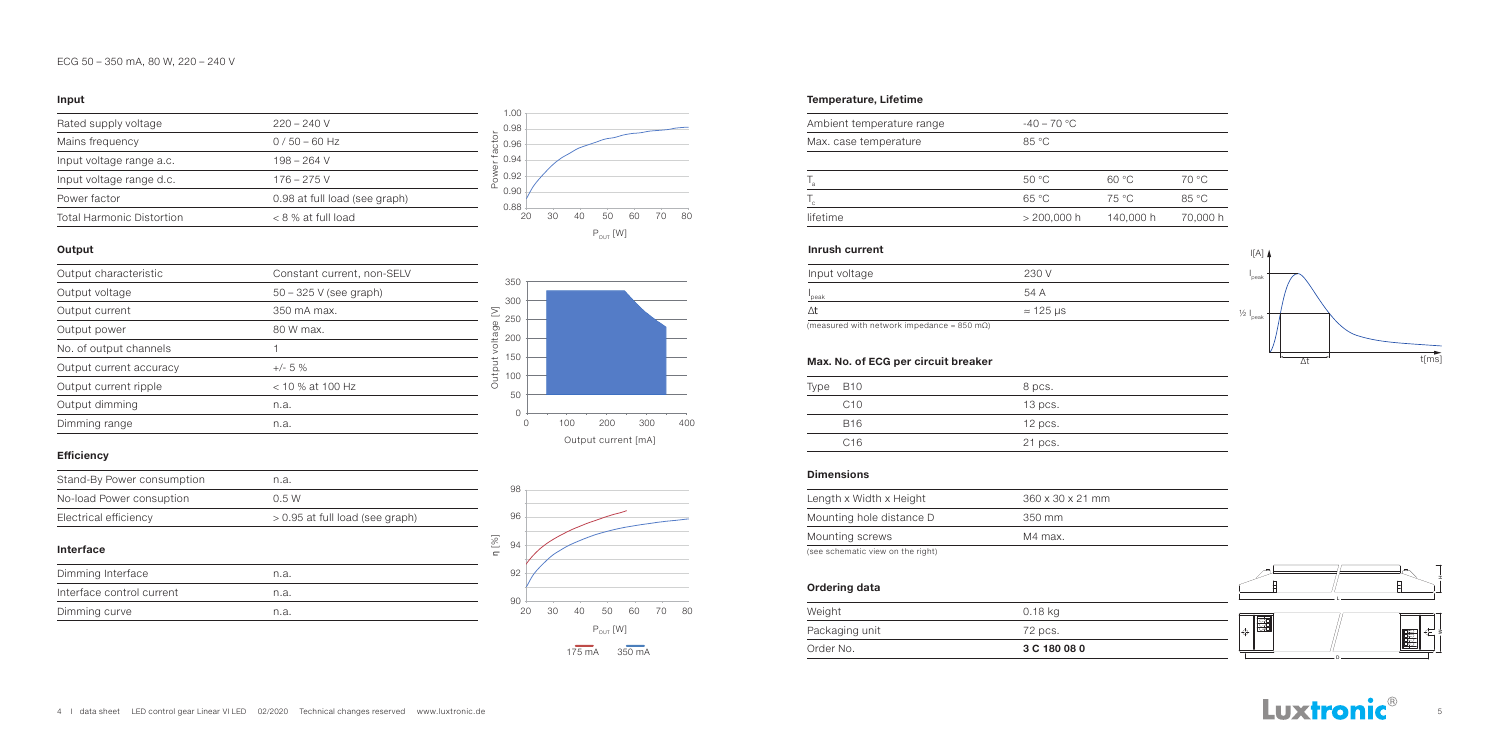#### **Standards**

#### **Wiring diagram**

- EN 61347-1
- EN 61347-2-13
- EN 62384
- EN 55015
- EN 61547
- EN 61000-3-2
- EN 61000-3-3
- EN 60079-0
- EN 60079-7



#### ECG 50 – 350 mA, 80 W, 220 – 240 V

#### **Temperature protection**

The unit operates an integrated temperature overload protection which reduces the output power by linear decrease if a certain operating point "A" is reached and reduces the output power to zero if the temperature at operating point "B" is exceeded. The control gear restarts automatically if the temperature decreases by 5 K.

#### **Emergency lighting, performance during DC power supply**



The electronic ballast is equipped with an integrated supply voltage detection which allows a certain DC-supply mode.

The following values are factory-adjusted:

| DC supply level |      | $229 \triangleq 50\%$ EOF (Emergency Output Factor) |
|-----------------|------|-----------------------------------------------------|
| "Time to light" | 0.3s | suitable for high-risk task area lighting           |

The following values are factory-adjusted:

| Temperature "A"             |  | $T_{\text{board}} = 90 \text{ °C} \triangleq T_c = 75 - 80 \text{ °C}$ |
|-----------------------------|--|------------------------------------------------------------------------|
| Temperature "B"             |  | $T_{\text{board}} = 95 \text{ °C} \approx T_c = 80 - 85 \text{ °C}$    |
| Temperature limit level "B" |  | $229 \triangleq 50\%$                                                  |



Temperature [°C]

#### **Markings**

| ≹65     |  |
|---------|--|
| KENA    |  |
| r.<br>÷ |  |
| IELĪ    |  |

110 Thermally protected according to IEC 61347-1 C.5 e)

## $\bigotimes$



#### **Wiring**

| Max. output cable length  | 200 cm                                           |
|---------------------------|--------------------------------------------------|
| Input wire cross-section  | $0.5 - 1.5$ mm <sup>2</sup>                      |
| Output wire cross-section | $0.5 - 1.5$ mm <sup>2</sup>                      |
|                           | $\sim$ $\sim$ $\sim$ $\sim$ $\sim$ $\sim$ $\sim$ |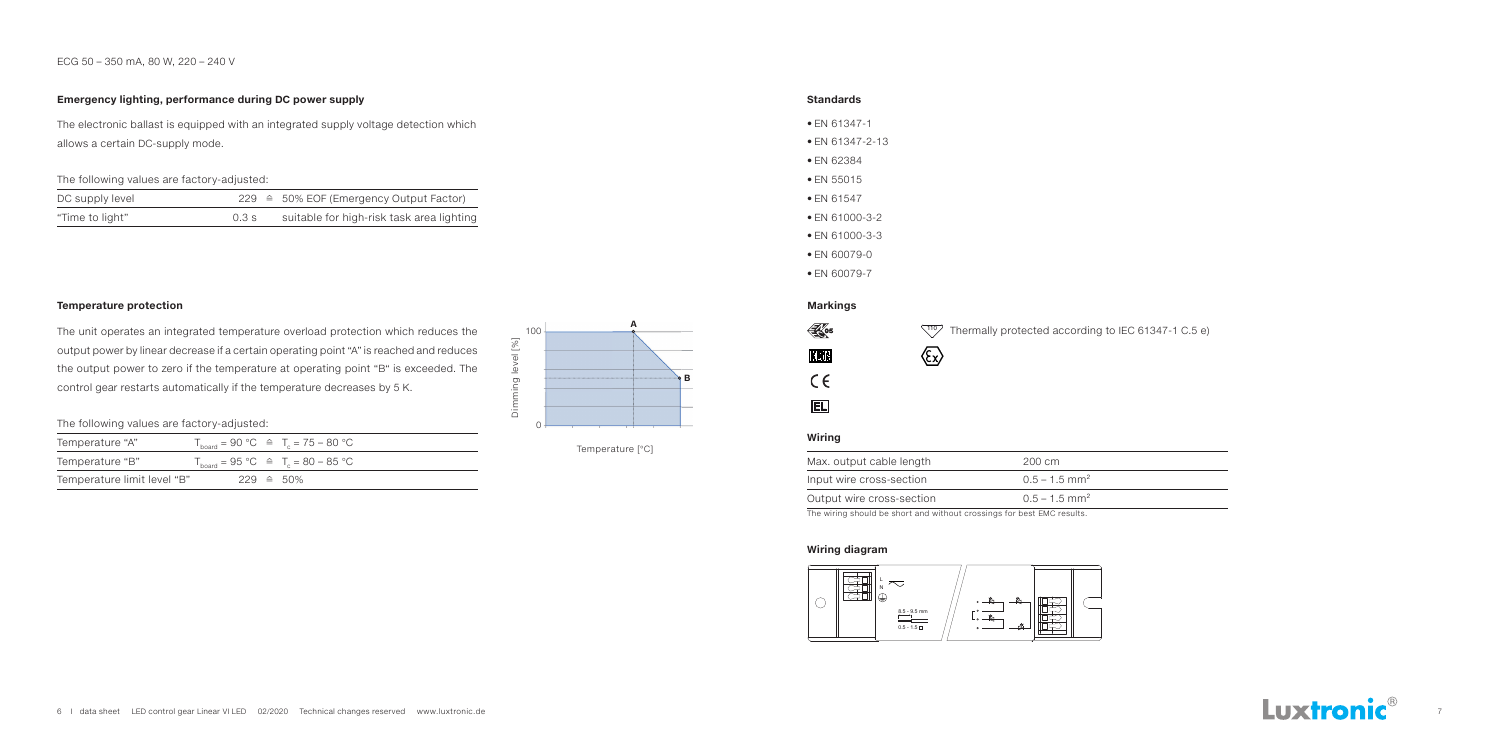#### **Installation precautions**

The LED Control Gear has to be installed in a suitable and separately certified enclosure which complies with the requirements of IEC 60079-7 or IEC 60079-15 and fulfills degree of protection of at least IP54.

The maximum permitted service temperature of the terminals is 85 °C.

Creepages and clearances have to be considered depending on the rated voltage when assembled in an enclosure.



#### **Safety instructions**

Please carefully read these instructions prior to installation and keep them for later reference.

The sign "U" placed after certificate number and ATEX marking indicates, that the corresponding certificate is not equivalent to a Statement of Conformity for an equipment or protective system. It is intended to be used as a basis for certifying an equipment or protective system.

This control gear is intended for operation of LED modules in explosion protected luminaires. Please ensure that ratings of the LED module match with the output range of the ECG. Do not use this product for other than intended use.

Hadler GmbH declares that this control gear is in conformity with the EU explosion protection directive.

An attestation of conformity according to directive 2014/35/EU (ATEX), covering types of protection "ec" and "nA", is available at www.hadler-gmbh.de.

Certificates and detailed product datasheets are available at www.hadler-gmbh.de.

For operation conditions see pages 4 – 6.

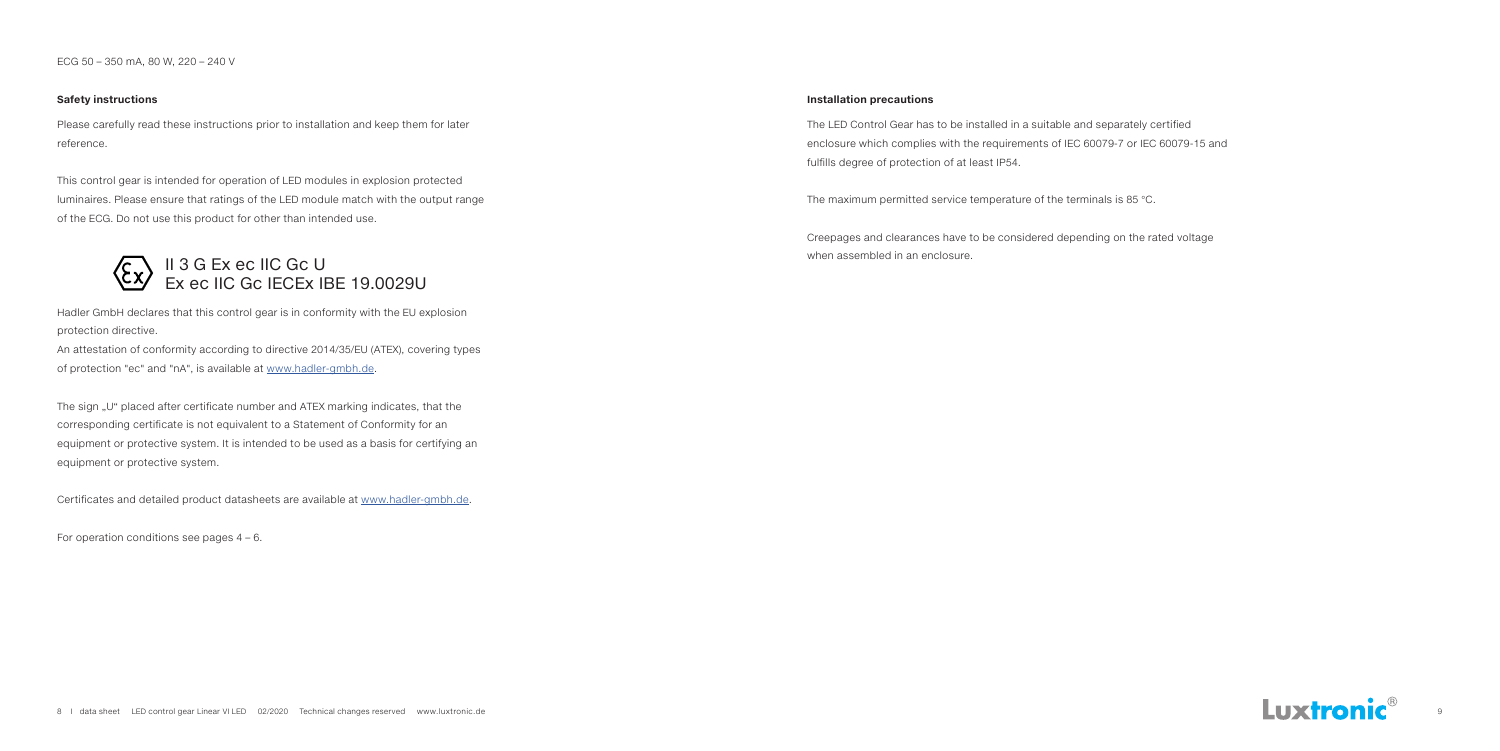| Rated supply voltage             | $220 - 240$ V                 |
|----------------------------------|-------------------------------|
| Mains frequency                  | $0/50 - 60$ Hz                |
| Input voltage range a.c.         | 198 – 264 V                   |
| Input voltage range d.c.         | $176 - 275$ V                 |
| Power factor                     | 0.98 at full load (see graph) |
| <b>Total Harmonic Distortion</b> | $< 8$ % at full load          |

| Output characteristic   | Constant current, non-SELV |
|-------------------------|----------------------------|
| Output voltage          | $50 - 325$ V (see graph)   |
| Output current          | 500 mA max.                |
| Output power            | 80 W max.                  |
| No. of output channels  |                            |
| Output current accuracy | $+/- 5 \%$                 |
| Output current ripple   | $<$ 10 % at 100 Hz         |
| Output dimming          | n.a.                       |
| Dimming range           | n.a.                       |
|                         |                            |

#### **Input**

#### **Output**

#### **Efficiency**

| Stand-By Power consumption | n.a.                            |
|----------------------------|---------------------------------|
| No-load Power consuption   | 0.5 W                           |
| Electrical efficiency      | > 0.95 at full load (see graph) |

#### **Interface**

| Dimming Interface         | n.a. |  |
|---------------------------|------|--|
| Interface control current | n.a. |  |
| Dimming curve             | n.a. |  |

#### **Dimensions**

#### **Ordering data**

#### **Temperature, Lifetime**





| Length x Width x Height           | $360 \times 30 \times 21$ mm |
|-----------------------------------|------------------------------|
| Mounting hole distance D          | 350 mm                       |
| Mounting screws                   | M4 max.                      |
| (see schematic view on the right) |                              |

| Order No.      | 3 C 180 18 0 |
|----------------|--------------|
| Packaging unit | 72 pcs.      |
| Weight         | 0.18 kg      |
|                |              |

| 80 °C |       |                                |
|-------|-------|--------------------------------|
|       |       |                                |
|       |       |                                |
| 40 °C | 50 °C | 60 °C                          |
| 60 °C | 70 °C | 80 °C                          |
|       |       | 120, C                         |
|       |       | $> 200,000$ h<br>$> 200,000$ h |

### **Inrush current** I[A]



| Type | <b>B10</b>      | 8 pcs.    |
|------|-----------------|-----------|
|      | C10             | $13$ pcs. |
|      | B <sub>16</sub> | $12$ pcs. |
|      | C16             | 21 pcs.   |

#### **Max. No. of ECG per circuit breaker**



| Input voltage | 230 V            |
|---------------|------------------|
| peak          | 54 A             |
|               | $\approx$ 125 µs |





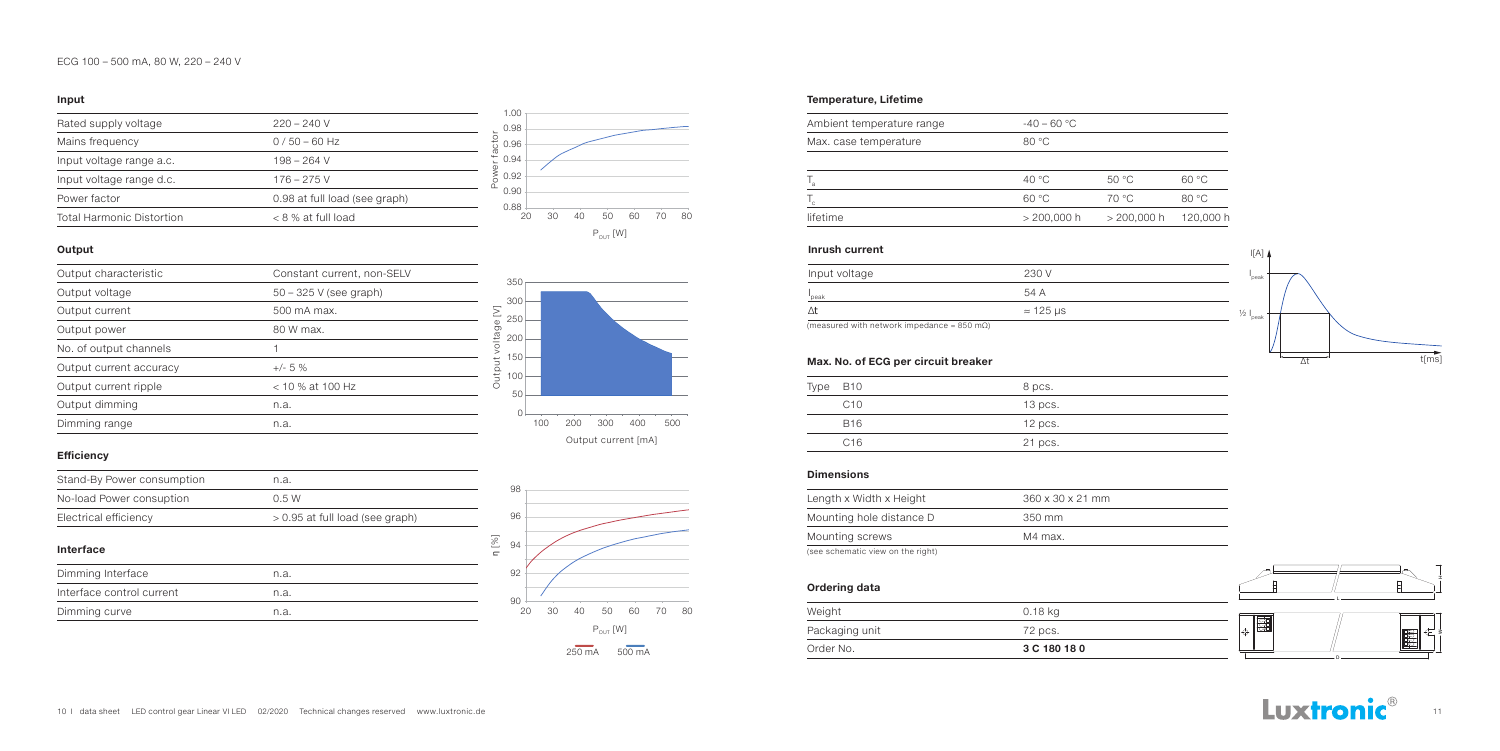#### ECG 100 – 500 mA, 80 W, 220 – 240 V

#### **Temperature protection**

The unit operates an integrated temperature overload protection which reduces the output power by linear decrease if a certain operating point "A" is reached and reduces the output power to zero if the temperature at operating point "B" is exceeded. The control gear restarts automatically if the temperature decreases by 5 K.

#### **Emergency lighting, performance during DC power supply**

The electronic ballast is equipped with an integrated supply voltage detection which allows a certain DC-supply mode.

The following values are factory-adjusted:

| DC supply level |      | $229 \triangleq 50\%$ EOF (Emergency Output Factor) |
|-----------------|------|-----------------------------------------------------|
| "Time to light" | 0.3s | suitable for high-risk task area lighting           |

The following values are factory-adjusted:

| Temperature "A"             |  | $T_{\text{board}} = 90 \text{ °C} \triangleq T_c = 75 - 80 \text{ °C}$ |
|-----------------------------|--|------------------------------------------------------------------------|
| Temperature "B"             |  | $T_{\text{board}} = 95 \text{ °C} \approx T_c = 80 - 85 \text{ °C}$    |
| Temperature limit level "B" |  | $229 \triangleq 50\%$                                                  |



Temperature [°C]

#### **Standards**

#### **Wiring diagram**

- EN 61347-1
- EN 61347-2-13
- EN 62384
- EN 55015
- EN 61547
- EN 61000-3-2
- EN 61000-3-3
- EN 60079-0
- EN 60079-7





#### **Markings**

| ≹65     |  |
|---------|--|
| KENA    |  |
| r.<br>÷ |  |
| IELĪ    |  |

Thermally protected according to IEC 61347-1 C.5 e)

## $\bigotimes$



#### **Wiring**

| Max. output cable length  | 200 cm                      |
|---------------------------|-----------------------------|
| Input wire cross-section  | $0.5 - 1.5$ mm <sup>2</sup> |
| Output wire cross-section | $0.5 - 1.5$ mm <sup>2</sup> |
|                           |                             |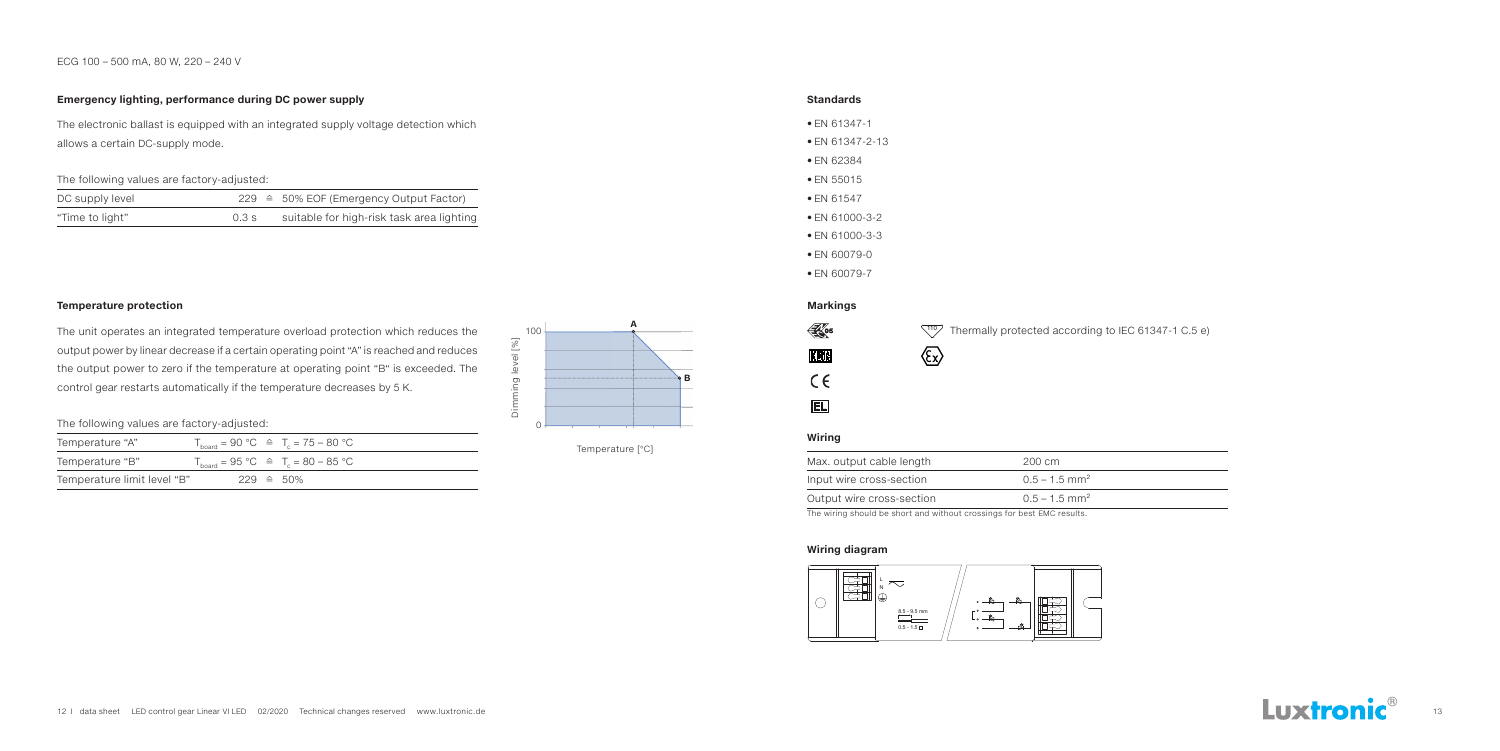#### **Safety instructions Installation precautions**

The LED Control Gear has to be installed in a suitable and separately certified enclosure which complies with the requirements of IEC 60079-7 or IEC 60079-15 and fulfills degree of protection of at least IP54.

The maximum permitted service temperature of the terminals is 85 °C.

Creepages and clearances have to be considered depending on the rated voltage when assembled in an enclosure.



Please carefully read these instructions prior to installation and keep them for later reference.

The sign "U" placed after certificate number and ATEX marking indicates, that the corresponding certificate is not equivalent to a Statement of Conformity for an equipment or protective system. It is intended to be used as a basis for certifying an equipment or protective system.

This control gear is intended for operation of LED modules in explosion protected luminaires. Please ensure that ratings of the LED module match with the output range of the ECG. Do not use this product for other than intended use.

Hadler GmbH declares that this control gear is in conformity with the EU explosion protection directive.

An attestation of conformity according to directive 2014/35/EU (ATEX), covering types of protection "ec" and "nA", is available at www.hadler-gmbh.de.

Certificates and detailed product datasheets are available at www.hadler-gmbh.de.

For operation conditions see pages 10 – 12.

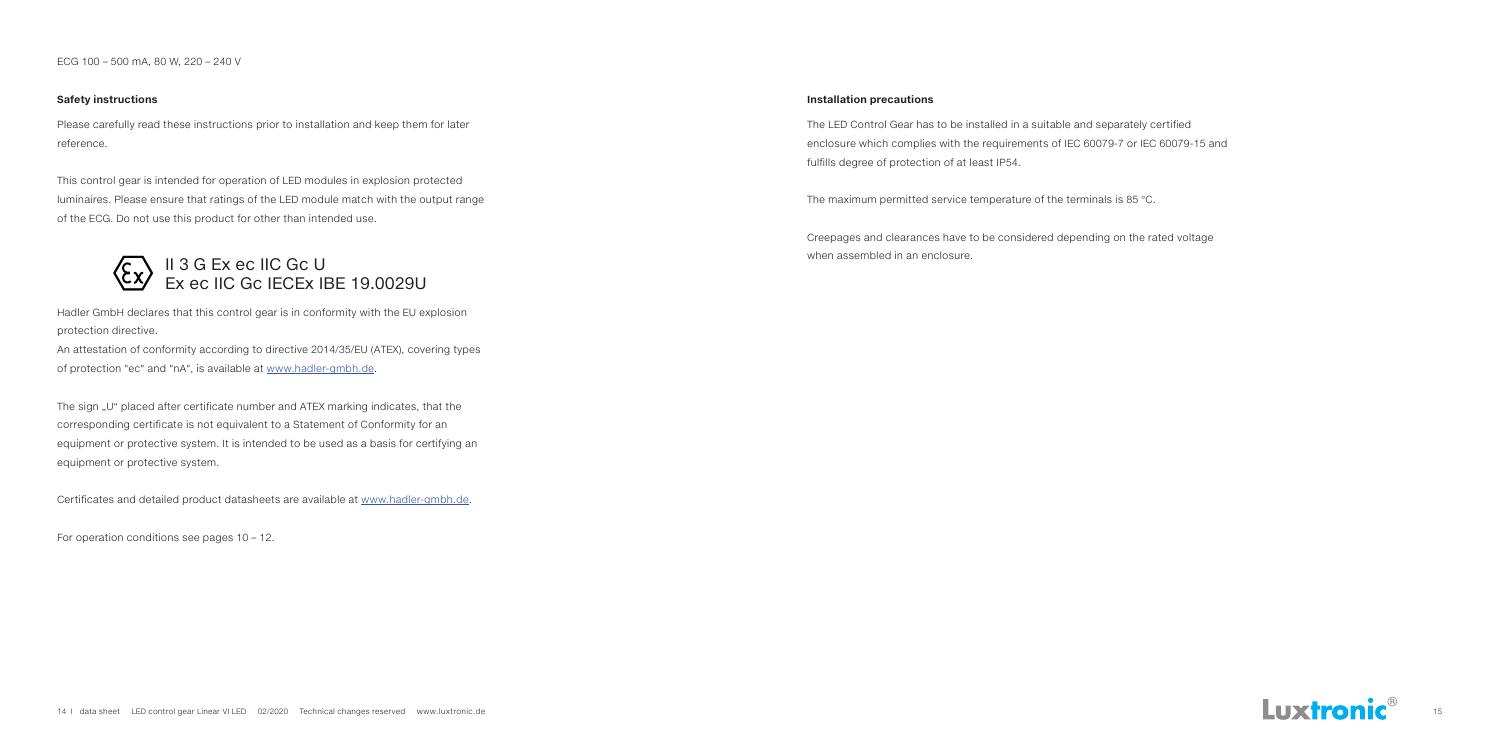| Rated supply voltage      | $220 - 240V$                  |
|---------------------------|-------------------------------|
| Mains frequency           | $0/50 - 60$ Hz                |
| Input voltage range a.c.  | 198 – 264 V                   |
| Input voltage range d.c.  | $176 - 275$ V                 |
| Power factor              | 0.98 at full load (see graph) |
| Total Harmonic Distortion | $< 8$ % at full load          |

| Output characteristic   | Constant current, non-SELV |  |
|-------------------------|----------------------------|--|
| Output voltage          | $50 - 325$ V (see graph)   |  |
| Output current          | 700 mA max.                |  |
| Output power            | 80 W max.                  |  |
| No. of output channels  |                            |  |
| Output current accuracy | $+/- 5 \%$                 |  |
| Output current ripple   | $<$ 10 % at 100 Hz         |  |
| Output dimming          | n.a.                       |  |
| Dimming range           | n.a.                       |  |
|                         |                            |  |

#### **Input**

#### **Output**

#### **Efficiency**

| Stand-By Power consumption | n.a.                              |
|----------------------------|-----------------------------------|
| No-load Power consuption   | 0.5 W                             |
| Electrical efficiency      | $> 0.94$ at full load (see graph) |

#### **Interface**

| Dimming Interface         | n.a. |  |
|---------------------------|------|--|
| Interface control current | n.a. |  |
| Dimming curve             | n.a. |  |

#### **Dimensions**

#### **Ordering data**

#### **Temperature, Lifetime**





| Length x Width x Height           | $360 \times 30 \times 21$ mm |
|-----------------------------------|------------------------------|
| Mounting hole distance D          | 350 mm                       |
| Mounting screws                   | M4 max.                      |
| (see schematic view on the right) |                              |

| Order No.      | 3 C 180 28 0 |
|----------------|--------------|
| Packaging unit | 72 pcs.      |
| Weight         | 0.19 kg      |
|                |              |

| Ambient temperature range | $-40 - 60$ °C |               |        |
|---------------------------|---------------|---------------|--------|
| Max. case temperature     | 80 °C         |               |        |
|                           |               |               |        |
|                           | 40 °C         | 50 °C         | 60 °C  |
|                           | 60 °C         | 70 °C         | 80 °C  |
| lifetime                  | $> 200,000$ h | $> 200,000$ h | 120, C |
|                           |               |               |        |

### **Inrush current** I[A]



| Type | B10             | 8 pcs.    |
|------|-----------------|-----------|
|      | C10             | $13$ pcs. |
|      | B <sub>16</sub> | $12$ pcs. |
|      | C16             | 21 pcs.   |

#### **Max. No. of ECG per circuit breaker**

#### ECG 250 – 700 mA, 80 W, 220 – 240 V



| Input voltage | 230 V            |
|---------------|------------------|
| peak          | 54 A             |
|               | $\approx$ 125 µs |

(measured with network impedance = 850 m $\Omega$ )







 $\sim$ 

 $\sim$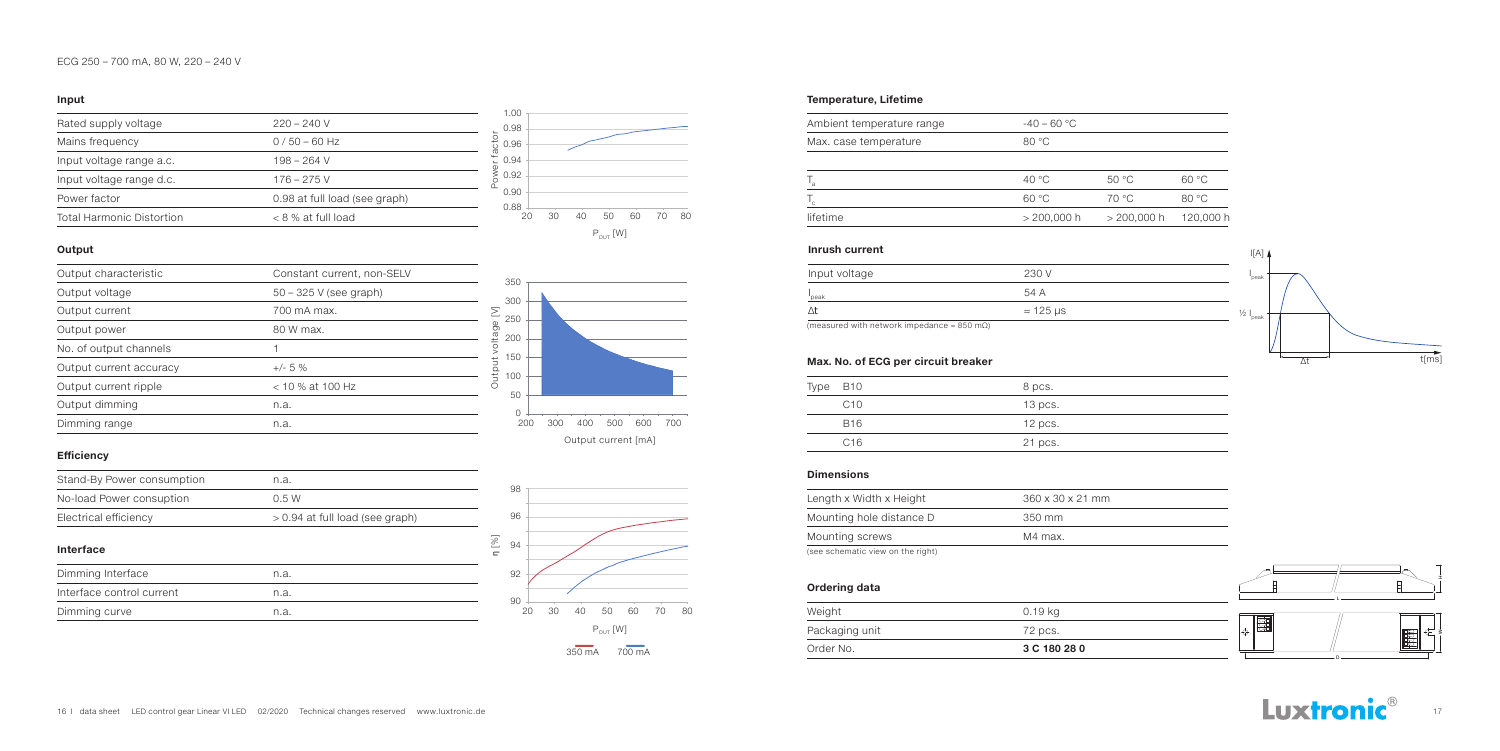#### ECG 250 – 700 mA, 80 W, 220 – 240 V

#### **Temperature protection**

The unit operates an integrated temperature overload protection which reduces the output power by linear decrease if a certain operating point "A" is reached and reduces the output power to zero if the temperature at operating point "B" is exceeded. The control gear restarts automatically if the temperature decreases by 5 K.

#### **Emergency lighting, performance during DC power supply**

The electronic ballast is equipped with an integrated supply voltage detection which allows a certain DC-supply mode.

The following values are factory-adjusted:

| DC supply level |      | $229 \triangleq 50\%$ EOF (Emergency Output Factor) |
|-----------------|------|-----------------------------------------------------|
| "Time to light" | 0.3s | suitable for high-risk task area lighting           |

The following values are factory-adjusted:

| Temperature "A"             |  | $T_{\text{board}} = 90 \text{ °C} \triangleq T_c = 75 - 80 \text{ °C}$ |
|-----------------------------|--|------------------------------------------------------------------------|
| Temperature "B"             |  | $T_{\text{board}} = 95 \text{ °C} \approx T_c = 80 - 85 \text{ °C}$    |
| Temperature limit level "B" |  | $229 \triangleq 50\%$                                                  |



Temperature [°C]

#### **Standards**

#### **Wiring diagram**

- EN 61347-1
- EN 61347-2-13
- EN 62384
- EN 55015
- EN 61547
- EN 61000-3-2
- EN 61000-3-3
- EN 60079-0
- EN 60079-7





#### **Markings**

| ≹65     |  |
|---------|--|
| KENA    |  |
| r.<br>÷ |  |
| IELĪ    |  |

Thermally protected according to IEC 61347-1 C.5 e)

## $\bigotimes$

**Wiring**

| Max. output cable length  | 200 cm                                    |
|---------------------------|-------------------------------------------|
| Input wire cross-section  | $0.5 - 1.5$ mm <sup>2</sup>               |
| Output wire cross-section | $0.5 - 1.5$ mm <sup>2</sup>               |
|                           | $\sim$ $\sim$ $\sim$ $\sim$ $\sim$ $\sim$ |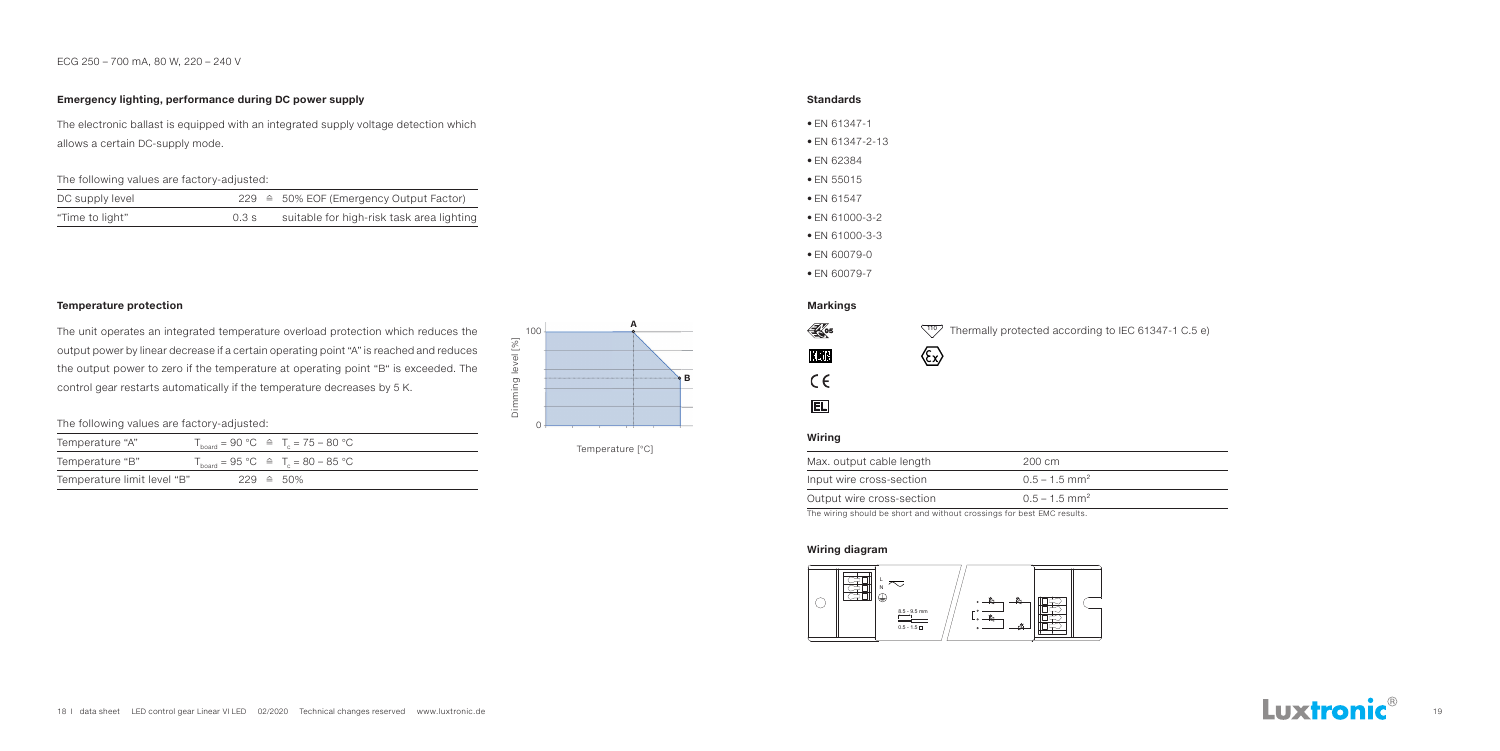#### **Safety instructions Installation precautions**

The LED Control Gear has to be installed in a suitable and separately certified enclosure which complies with the requirements of IEC 60079-7 or IEC 60079-15 and fulfills degree of protection of at least IP54.

The maximum permitted service temperature of the terminals is 85 °C.

Creepages and clearances have to be considered depending on the rated voltage when assembled in an enclosure.



Please carefully read these instructions prior to installation and keep them for later reference.

The sign "U" placed after certificate number and ATEX marking indicates, that the corresponding certificate is not equivalent to a Statement of Conformity for an equipment or protective system. It is intended to be used as a basis for certifying an equipment or protective system.

This control gear is intended for operation of LED modules in explosion protected luminaires. Please ensure that ratings of the LED module match with the output range of the ECG. Do not use this product for other than intended use.

Hadler GmbH declares that this control gear is in conformity with the EU explosion protection directive.

An attestation of conformity according to directive 2014/35/EU (ATEX), covering types of protection "ec" and "nA", is available at www.hadler-gmbh.de.

Certificates and detailed product datasheets are available at www.hadler-gmbh.de.

For operation conditions see pages 16 – 18.

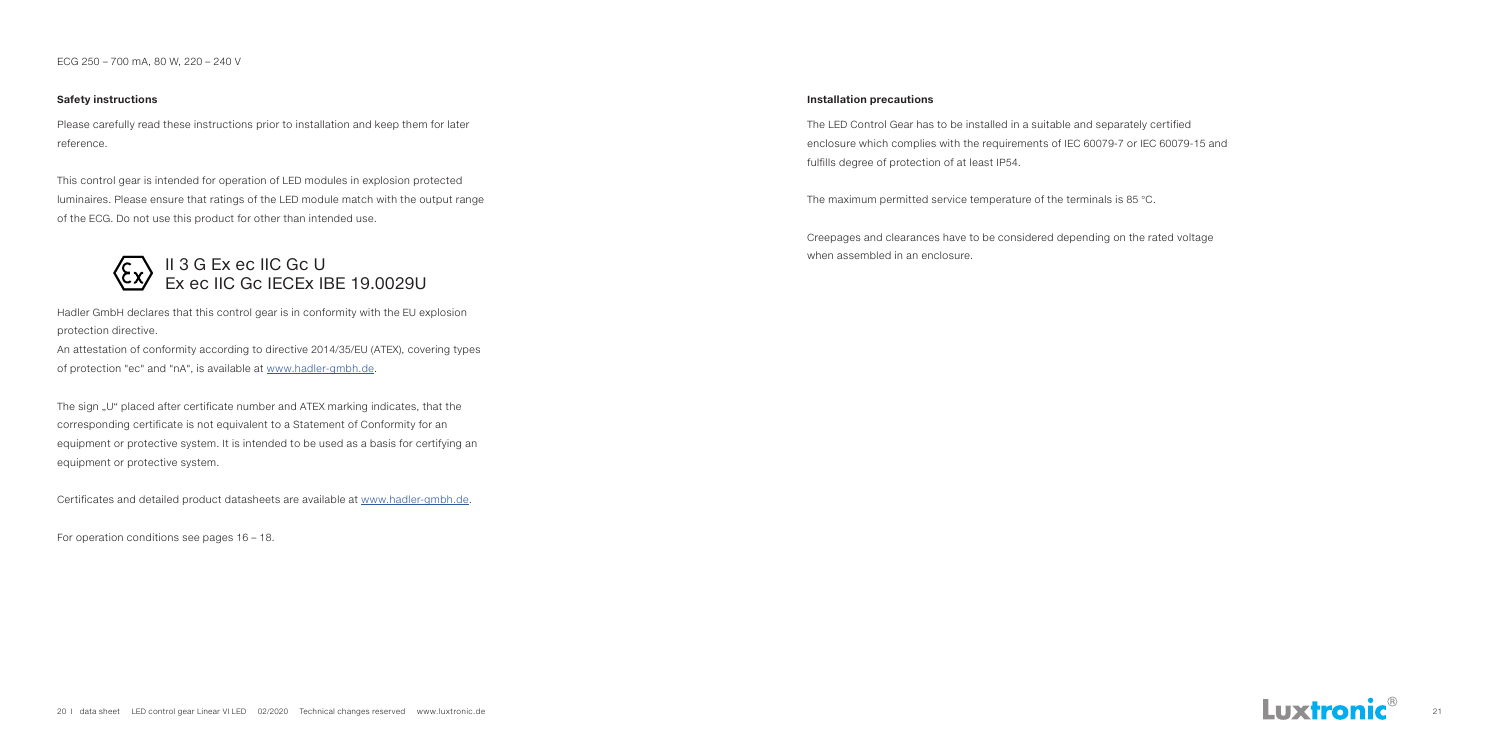#### ECG 50 – 350 mA, 80 W, 220 – 240 V, DALI

| Rated supply voltage             | $220 - 240$ V                 |
|----------------------------------|-------------------------------|
| Mains frequency                  | $0/50 - 60$ Hz                |
| Input voltage range a.c.         | $198 - 264$ V                 |
| Input voltage range d.c.         | $176 - 275$ V                 |
| Power factor                     | 0.98 at full load (see graph) |
| <b>Total Harmonic Distortion</b> | $< 8$ % at full load          |

#### **Input**

#### **Output**



#### **Efficiency**

| Stand-By Power consumption | < 0.5 W                           |
|----------------------------|-----------------------------------|
| No-load Power consuption   | 0.5W                              |
| Electrical efficiency      | $> 0.95$ at full load (see graph) |

#### **Interface**

| Dimming Interface         | DALI, non SELV |
|---------------------------|----------------|
| Interface control current | $<$ 2 mA       |
| Dimming curve             | log. / linear  |

#### **Dimensions**

#### **Ordering data**

#### **Temperature, Lifetime**

| Output characteristic                                                              | Constant current, non-SELV                    |        |
|------------------------------------------------------------------------------------|-----------------------------------------------|--------|
| Output voltage                                                                     | $50 - 325$ V (see graph)                      |        |
| Output current                                                                     | 350 mA max.                                   |        |
| Output power                                                                       | 80 W max.                                     |        |
| No. of output channels                                                             |                                               | voltag |
| Output current accuracy                                                            | $+/- 5 \%$                                    | Jutput |
| Output current ripple                                                              | $<$ 10 % at 100 Hz                            |        |
| Output dimming                                                                     | AM, PWM (500 Hz) @ $I_{\text{out}}$ < 128 mA* |        |
| Dimming range                                                                      | $3 - 100$ %, 10 mA min.                       |        |
| * emaller AM output ourrante quailable in accordance with quetemer's werking point |                                               |        |





| Length x Width x Height           | $360 \times 30 \times 21$ mm |
|-----------------------------------|------------------------------|
| Mounting hole distance D          | 350 mm                       |
| Mounting screws                   | M4 max.                      |
| (see schematic view on the right) |                              |

| Order No.      | 3 C 180 08 6 |
|----------------|--------------|
| Packaging unit | 72 pcs.      |
| Weight         | 0.18 kg      |
|                |              |

| Ambient temperature range | $-40 - 70$ °C |           |          |
|---------------------------|---------------|-----------|----------|
| Max. case temperature     | 85 °C         |           |          |
|                           |               |           |          |
|                           | 50 °C         | 60 °C     | 70 °C    |
|                           | 65 °C         | 75 °C     | 85 °C    |
| lifetime                  | $> 200,000$ h | 140,000 h | 70,000 h |
|                           |               |           |          |

### **Inrush current** I[A]  $\mu$

| Type | B10             | 8 pcs.    |
|------|-----------------|-----------|
|      | C10             | $13$ pcs. |
|      | B <sub>16</sub> | $12$ pcs. |
|      | C16             | 21 pcs.   |

#### **Max. No. of ECG per circuit breaker**



\* smaller AM output currents available in accordance with customer's working point



| Input voltage | 230 V            |
|---------------|------------------|
| 'peak         | 54 A             |
|               | $\approx$ 125 µs |
|               |                  |

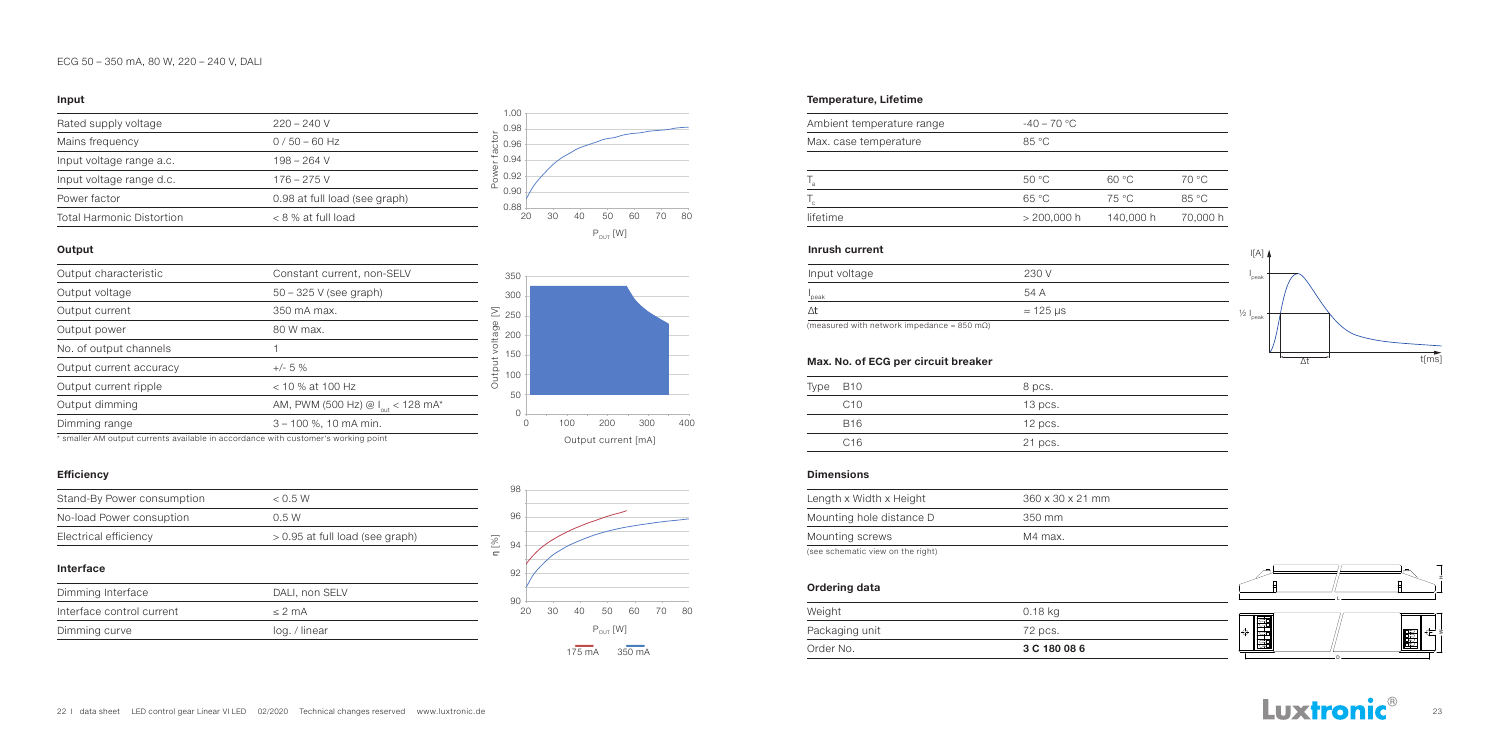#### ECG 50 – 350 mA, 80 W, 220 – 240 V, DALI

#### **Standards**

#### **Wiring diagram**

- EN 61347-1
- EN 61347-2-13
- EN 62384
- EN 62386
- EN 55015
- EN 61547
- EN 61000-3-2
- EN 61000-3-3
- EN 60079-0
- EN 60079-7





#### **Temperature protection**

The unit operates an integrated temperature overload protection which reduces the output power by linear decrease if a certain operating point "A" is reached and reduces the output power to zero if the temperature at operating point "B" is exceeded. The control gear restarts automatically if the temperature decreases by 5 K.

#### **Emergency lighting, performance during DC power supply**

The electronic ballast is equipped with an integrated supply voltage detection which allows a certain DC-supply mode.

The following values are factory-adjusted:

| DC supply level |      | $229 \triangleq 50\%$ EOF (Emergency Output Factor) |
|-----------------|------|-----------------------------------------------------|
| "Time to light" | 0.3s | suitable for high-risk task area lighting           |

The following values are factory-adjusted:

| Temperature "A"             |  | $T_{\text{board}} = 90 \text{ °C} \triangleq T_c = 75 - 80 \text{ °C}$ |
|-----------------------------|--|------------------------------------------------------------------------|
| Temperature "B"             |  | $T_{\text{board}} = 95 \text{ °C} \approx T_c = 80 - 85 \text{ °C}$    |
| Temperature limit level "B" |  | $229 \triangleq 50\%$                                                  |



Temperature [°C]

#### **Markings**



|                               | $\frac{10}{2}$ Thermally protected according to IEC 61347-1 C.5 e) |
|-------------------------------|--------------------------------------------------------------------|
| $G$ ali $D$                   |                                                                    |
| $\langle \xi_{\rm X} \rangle$ |                                                                    |

#### **Wiring**

| Max. output cable length                                                                                        | 200 cm                      |
|-----------------------------------------------------------------------------------------------------------------|-----------------------------|
| Input wire cross-section                                                                                        | $0.5 - 1.5$ mm <sup>2</sup> |
| Output wire cross-section                                                                                       | $0.5 - 1.5$ mm <sup>2</sup> |
| the contract of the contract of the contract of the contract of the contract of the contract of the contract of |                             |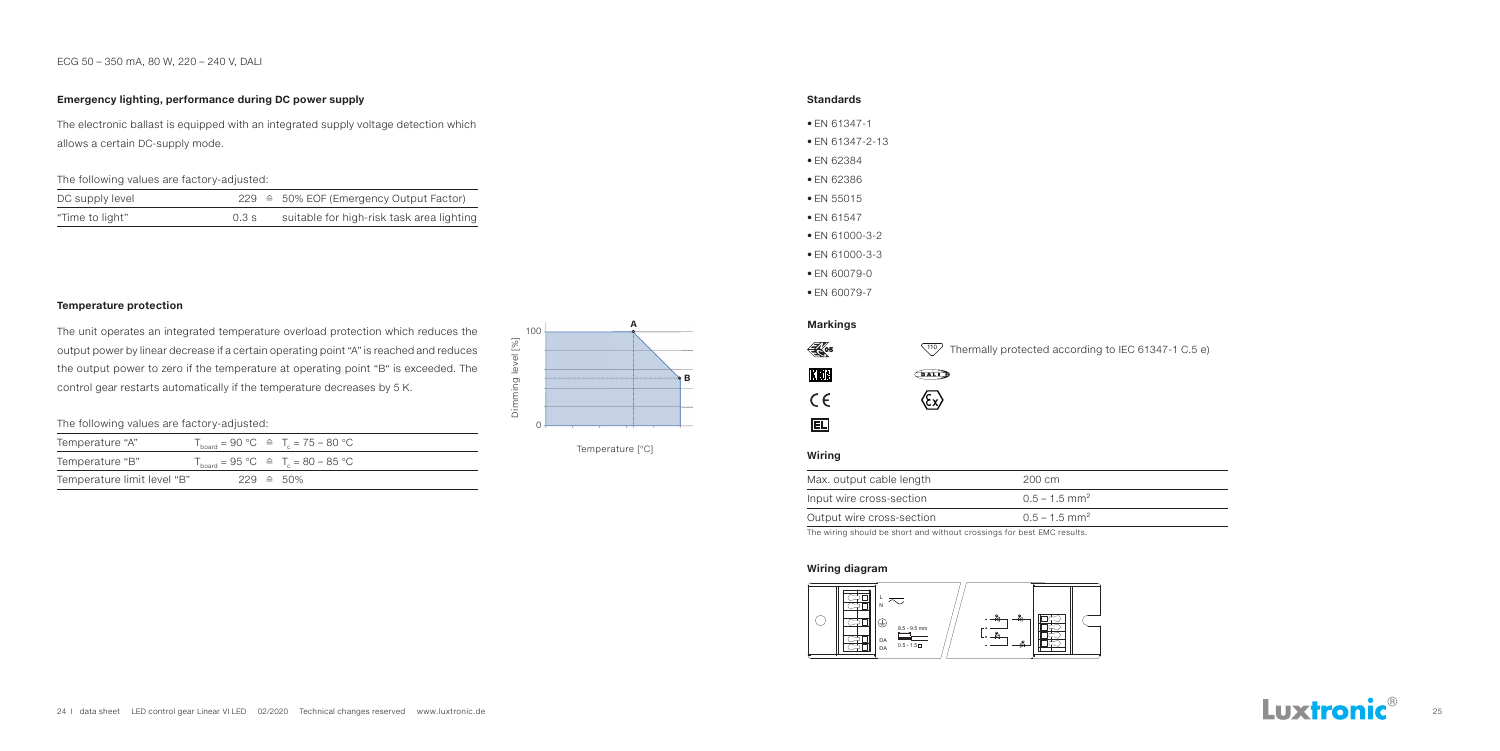ECG 50 – 350 mA, 80 W, 220 – 240 V, DALI

#### **Installation precautions**

The LED Control Gear has to be installed in a suitable and separately certified enclosure which complies with the requirements of IEC 60079-7 or IEC 60079-15 and fulfills degree of protection of at least IP54.

The maximum permitted service temperature of the terminals is 85 °C.

Creepages and clearances have to be considered depending on the rated voltage when assembled in an enclosure.



#### **Safety instructions**

Please carefully read these instructions prior to installation and keep them for later reference.

The sign "U" placed after certificate number and ATEX marking indicates, that the corresponding certificate is not equivalent to a Statement of Conformity for an equipment or protective system. It is intended to be used as a basis for certifying an equipment or protective system.

This control gear is intended for operation of LED modules in explosion protected luminaires. Please ensure that ratings of the LED module match with the output range of the ECG. Do not use this product for other than intended use.

Hadler GmbH declares that this control gear is in conformity with the EU explosion protection directive.

An attestation of conformity according to directive 2014/35/EU (ATEX), covering types of protection "ec" and "nA", is available at www.hadler-gmbh.de.

Certificates and detailed product datasheets are available at www.hadler-gmbh.de.

For operation conditions see pages 22 – 24.

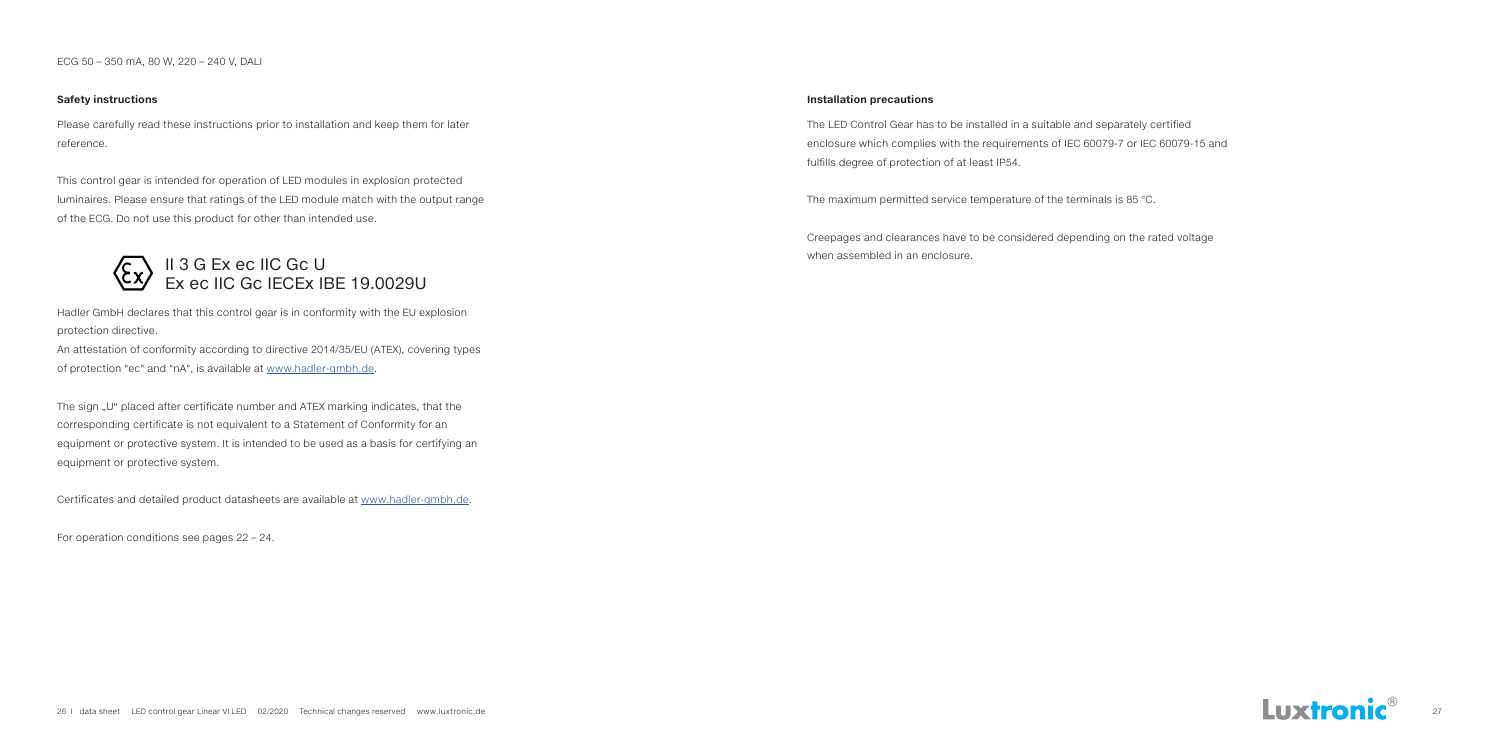| Rated supply voltage             | $220 - 240$ V                 |
|----------------------------------|-------------------------------|
| Mains frequency                  | $0/50 - 60$ Hz                |
| Input voltage range a.c.         | 198 – 264 V                   |
| Input voltage range d.c.         | $176 - 275$ V                 |
| Power factor                     | 0.98 at full load (see graph) |
| <b>Total Harmonic Distortion</b> | $< 8$ % at full load          |

#### **Input**

#### **Output**

#### **Efficiency**

| Stand-By Power consumption | < 0.5 W                           |
|----------------------------|-----------------------------------|
| No-load Power consuption   | 0.5 W                             |
| Electrical efficiency      | $> 0.95$ at full load (see graph) |

#### **Interface**

| Dimming Interface         | DALI, non SELV |
|---------------------------|----------------|
| Interface control current | $<$ 2 mA       |
| Dimming curve             | log. / linear  |

#### **Dimensions**

| Output characteristic                                                                                       | Constant current, non-SELV                    |        |
|-------------------------------------------------------------------------------------------------------------|-----------------------------------------------|--------|
| Output voltage                                                                                              | $50 - 325$ V (see graph)                      |        |
| Output current                                                                                              | 500 mA max.                                   |        |
| Output power                                                                                                | 80 W max.                                     |        |
| No. of output channels                                                                                      |                                               | voltag |
| Output current accuracy                                                                                     | $+/- 5 \%$                                    | Jutput |
| Output current ripple                                                                                       | $<$ 10 % at 100 Hz                            |        |
| Output dimming                                                                                              | AM, PWM (500 Hz) @ I <sub>out</sub> < 128 mA* |        |
| Dimming range                                                                                               | $3 - 100$ %, 15 mA min.                       |        |
| a concelled AAA criterial criterials critelele for cooperation of infals criterials calculated the criteria |                                               |        |

#### **Ordering data**

#### **Temperature, Lifetime**





| Length x Width x Height           | $360 \times 30 \times 21$ mm |
|-----------------------------------|------------------------------|
| Mounting hole distance D          | 350 mm                       |
| Mounting screws                   | M4 max.                      |
| (see schematic view on the right) |                              |

| Order No.      | 3 C 180 18 6 |
|----------------|--------------|
| Packaging unit | 72 pcs.      |
| Weight         | 0.18 kg      |
|                |              |

| Ambient temperature range | $-40 - 60 °C$ |               |        |
|---------------------------|---------------|---------------|--------|
| Max. case temperature     | 80 °C         |               |        |
|                           |               |               |        |
|                           | 40 °C         | 50 °C         | 60 °C  |
|                           | 60 °C         | 70 °C         | 80 °C  |
| lifetime                  | $> 200,000$ h | $> 200,000$ h | 120, C |
|                           |               |               |        |

### **Inrush current** I[A]



| Type | B10             | 8 pcs.    |
|------|-----------------|-----------|
|      | C10             | $13$ pcs. |
|      | B <sub>16</sub> | $12$ pcs. |
|      | C16             | 21 pcs.   |

#### **Max. No. of ECG per circuit breaker**



#### \* smaller AM output currents available in accordance with customer's working point

| Input voltage | 230 V            |
|---------------|------------------|
| peak          | 54 A             |
|               | $\approx$ 125 µs |





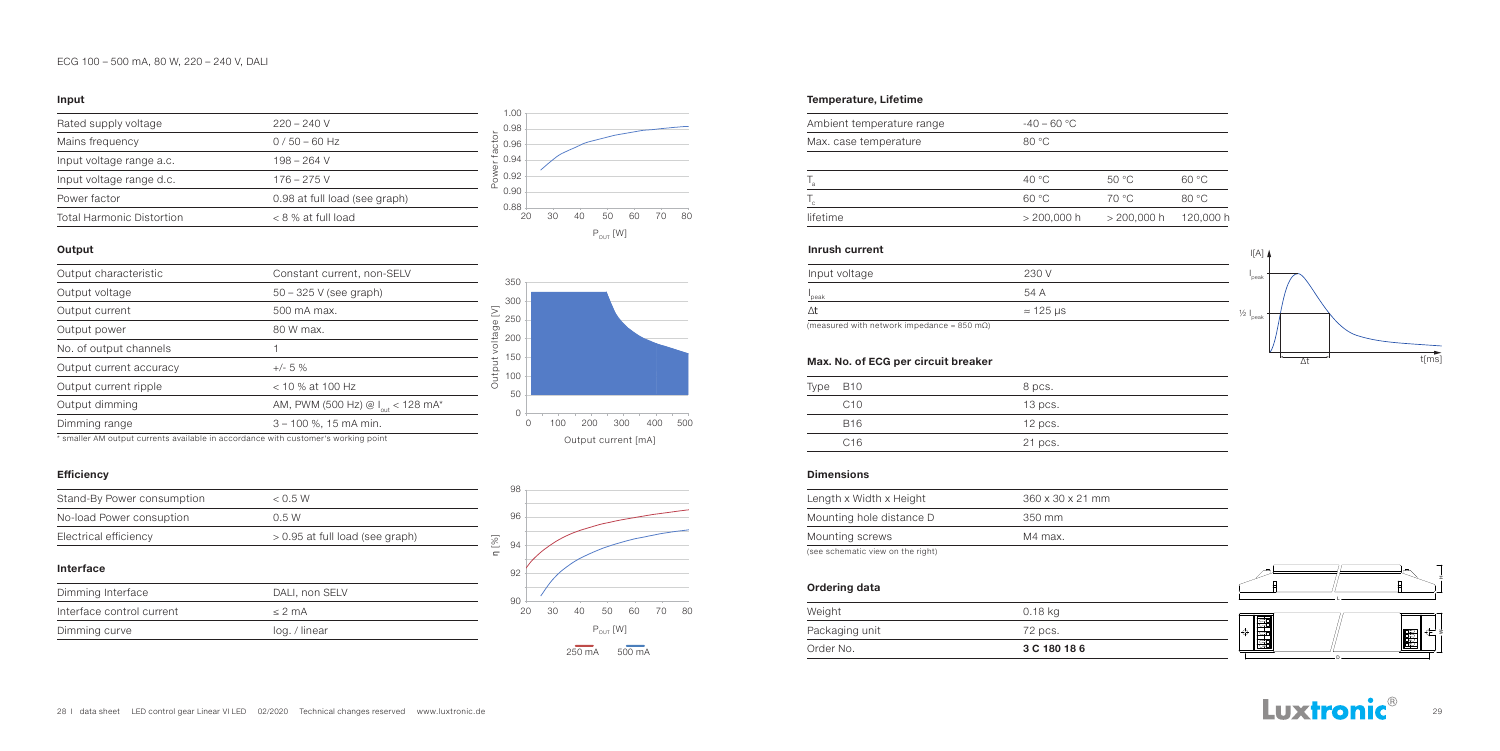ECG 100 – 500 mA, 80 W, 220 – 240 V, DALI

#### **Temperature protection**

The unit operates an integrated temperature overload protection which reduces the output power by linear decrease if a certain operating point "A" is reached and reduces the output power to zero if the temperature at operating point "B" is exceeded. The control gear restarts automatically if the temperature decreases by 5 K.

#### **Emergency lighting, performance during DC power supply**

The electronic ballast is equipped with an integrated supply voltage detection which allows a certain DC-supply mode.

The following values are factory-adjusted:

| DC supply level |      | $229 \triangleq 50\%$ EOF (Emergency Output Factor) |
|-----------------|------|-----------------------------------------------------|
| "Time to light" | 0.3s | suitable for high-risk task area lighting           |

The following values are factory-adjusted:

| Temperature "A"             |  | $T_{\text{board}} = 90 \text{ °C} \triangleq T_c = 75 - 80 \text{ °C}$ |
|-----------------------------|--|------------------------------------------------------------------------|
| Temperature "B"             |  | $T_{\text{board}} = 95 \text{ °C} \approx T_c = 80 - 85 \text{ °C}$    |
| Temperature limit level "B" |  | $229 \triangleq 50\%$                                                  |



Temperature [°C]

#### **Standards**

#### **Wiring diagram**

- EN 61347-1
- EN 61347-2-13
- EN 62384
- EN 62386
- EN 55015
- EN 61547
- EN 61000-3-2
- EN 61000-3-3
- EN 60079-0
- EN 60079-7





#### **Markings**



|                            | $\sqrt{10}$ Thermally protected according to IEC 61347-1 C.5 e) |  |
|----------------------------|-----------------------------------------------------------------|--|
| $\bigoplus$ at $\bigoplus$ |                                                                 |  |

|  | c<br>ŗ<br>×<br>χ |
|--|------------------|
|  |                  |

#### **Wiring**

| Max. output cable length                                                                                        | 200 cm                      |
|-----------------------------------------------------------------------------------------------------------------|-----------------------------|
| Input wire cross-section                                                                                        | $0.5 - 1.5$ mm <sup>2</sup> |
| Output wire cross-section                                                                                       | $0.5 - 1.5$ mm <sup>2</sup> |
| the contract of the contract of the contract of the contract of the contract of the contract of the contract of |                             |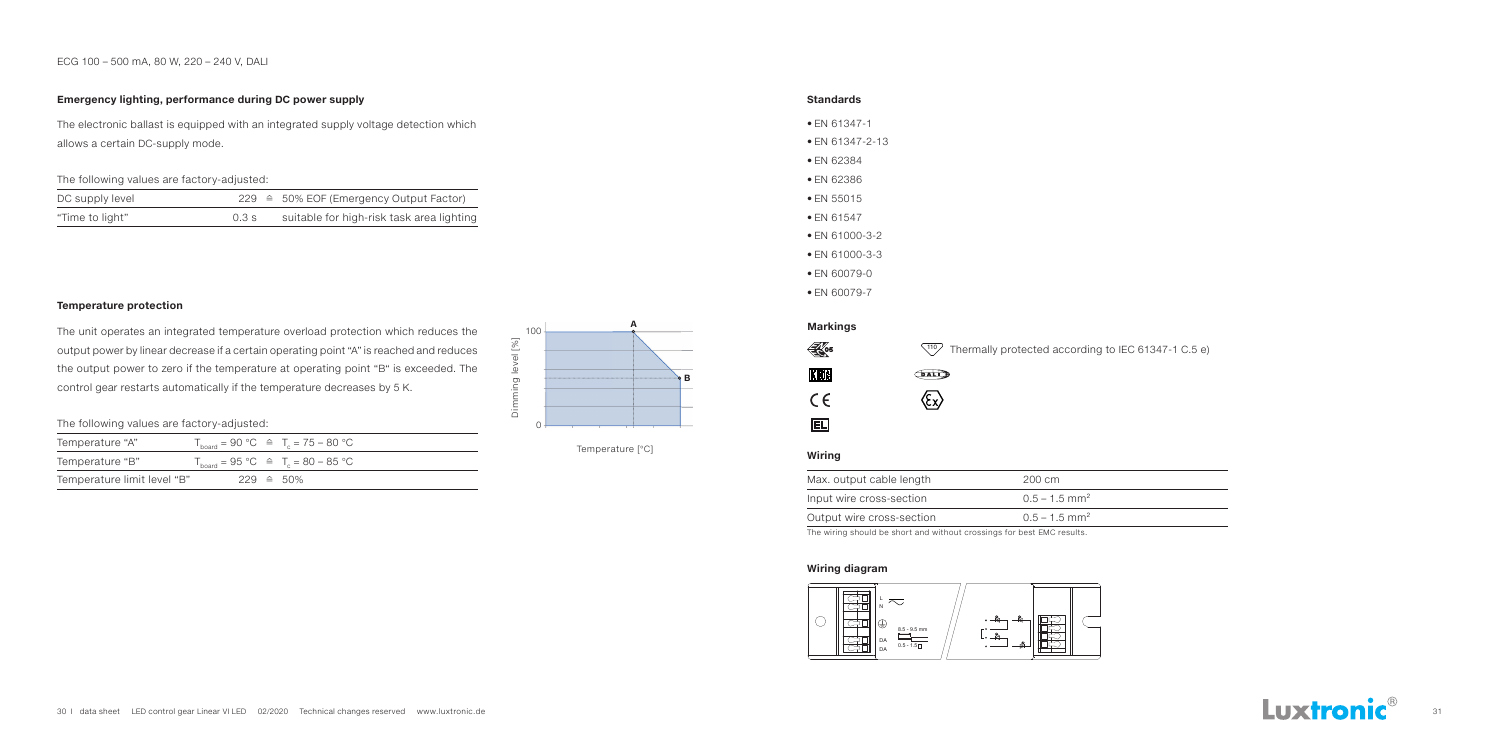ECG 100 – 500 mA, 80 W, 220 – 240 V, DALI

#### **Safety instructions Installation precautions**

The LED Control Gear has to be installed in a suitable and separately certified enclosure which complies with the requirements of IEC 60079-7 or IEC 60079-15 and fulfills degree of protection of at least IP54.

The maximum permitted service temperature of the terminals is 85 °C.

Creepages and clearances have to be considered depending on the rated voltage when assembled in an enclosure.



Please carefully read these instructions prior to installation and keep them for later reference.

The sign "U" placed after certificate number and ATEX marking indicates, that the corresponding certificate is not equivalent to a Statement of Conformity for an equipment or protective system. It is intended to be used as a basis for certifying an equipment or protective system.

This control gear is intended for operation of LED modules in explosion protected luminaires. Please ensure that ratings of the LED module match with the output range of the ECG. Do not use this product for other than intended use.

Hadler GmbH declares that this control gear is in conformity with the EU explosion protection directive.

An attestation of conformity according to directive 2014/35/EU (ATEX), covering types of protection "ec" and "nA", is available at www.hadler-gmbh.de.

Certificates and detailed product datasheets are available at www.hadler-gmbh.de.

For operation conditions see pages 28 – 30.

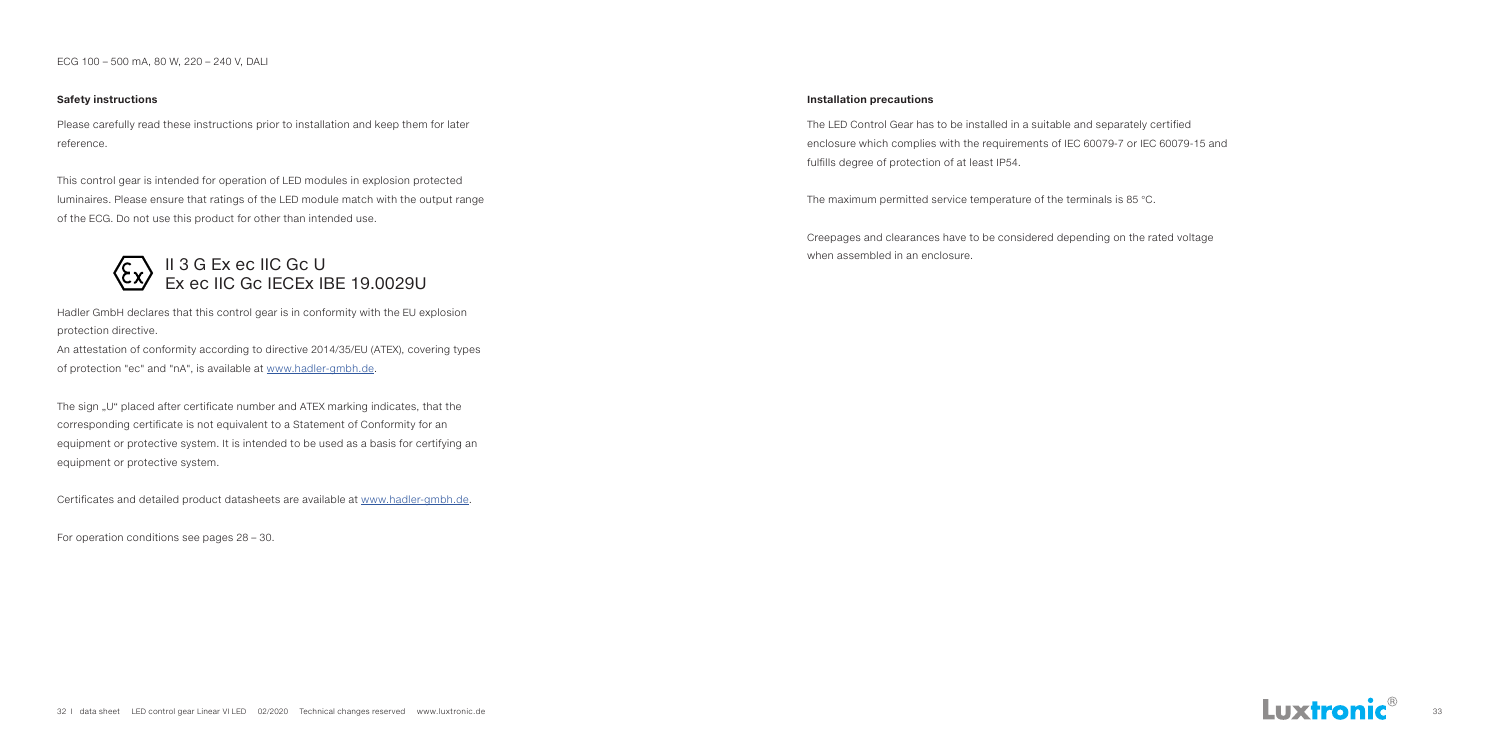#### ECG 250 – 700 mA, 80 W, 220 – 240 V, DALI



| Rated supply voltage             | $220 - 240$ V                 |
|----------------------------------|-------------------------------|
| Mains frequency                  | $0/50 - 60$ Hz                |
| Input voltage range a.c.         | 198 – 264 V                   |
| Input voltage range d.c.         | $176 - 275$ V                 |
| Power factor                     | 0.98 at full load (see graph) |
| <b>Total Harmonic Distortion</b> | $< 8$ % at full load          |

#### **Input**

#### **Output**

#### **Efficiency**

| Stand-By Power consumption | < 0.5 W                           |
|----------------------------|-----------------------------------|
| No-load Power consuption   | 0.5W                              |
| Electrical efficiency      | $> 0.94$ at full load (see graph) |

#### **Interface**

| Dimming Interface         | DALI, non SELV |  |
|---------------------------|----------------|--|
| Interface control current | $<$ 2 mA       |  |
| Dimming curve             | log. / linear  |  |

#### **Dimensions**

**Ordering data**

#### **Temperature, Lifetime**

| Output characteristic                                                              | Constant current, non-SELV                                |         |
|------------------------------------------------------------------------------------|-----------------------------------------------------------|---------|
| Output voltage                                                                     | $50 - 325$ V (see graph)                                  |         |
| Output current                                                                     | 700 mA max.                                               | ≥       |
| Output power                                                                       | 80 W max.                                                 | voltage |
| No. of output channels                                                             |                                                           |         |
| Output current accuracy                                                            | $+/- 5 \%$                                                | Output  |
| Output current ripple                                                              | $<$ 10 % at 100 Hz                                        |         |
| Output dimming                                                                     | AM, PWM (500 Hz) @ I <sub>out</sub> < 200 mA <sup>*</sup> |         |
| Dimming range                                                                      | 3 - 100 %, 21 mA min.                                     |         |
| * emaller AM output ourrante quailable in accordance with quetamerle werking noint |                                                           |         |





| Length x Width x Height           | $360 \times 30 \times 21$ mm |
|-----------------------------------|------------------------------|
| Mounting hole distance D          | 350 mm                       |
| Mounting screws                   | M4 max.                      |
| (see schematic view on the right) |                              |

| Order No.      | 3 C 180 28 6 |
|----------------|--------------|
| Packaging unit | 72 pcs.      |
| Weight         | 0.19 kg      |
|                |              |

| Ambient temperature range | $-40 - 60 °C$ |               |        |
|---------------------------|---------------|---------------|--------|
| Max. case temperature     | 80 °C         |               |        |
|                           |               |               |        |
|                           | 40 °C         | 50 °C         | 60 °C  |
|                           | 60 °C         | 70 °C         | 80 °C  |
| lifetime                  | $> 200,000$ h | $> 200,000$ h | 120, C |
|                           |               |               |        |

### **Inrush current** I[A]



| Type | B10             | 8 pcs.    |
|------|-----------------|-----------|
|      | C10             | $13$ pcs. |
|      | B <sub>16</sub> | $12$ pcs. |
|      | C16             | 21 pcs.   |

#### **Max. No. of ECG per circuit breaker**





\* smaller AM output currents available in accordance with customer's working point

| Input voltage | 230 V            |
|---------------|------------------|
| peak          | 54 A             |
|               | $\approx$ 125 µs |

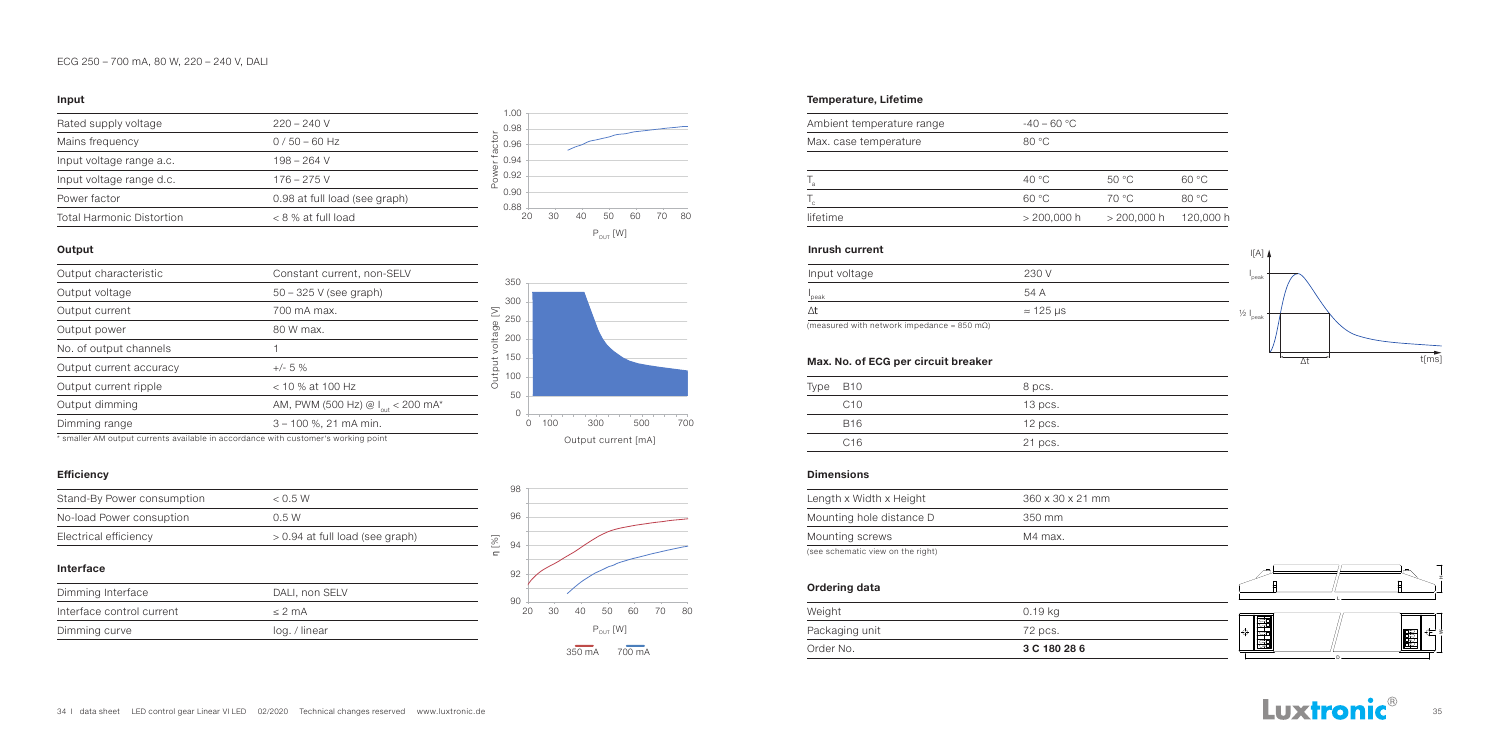#### ECG 250 – 700 mA, 80 W, 220 – 240 V, DALI



#### **Temperature protection**

The unit operates an integrated temperature overload protection which reduces the output power by linear decrease if a certain operating point "A" is reached and reduces the output power to zero if the temperature at operating point "B" is exceeded. The control gear restarts automatically if the temperature decreases by 5 K.

#### **Emergency lighting, performance during DC power supply**

The electronic ballast is equipped with an integrated supply voltage detection which allows a certain DC-supply mode.

The following values are factory-adjusted:

| DC supply level |      | $229 \triangleq 50\%$ EOF (Emergency Output Factor) |
|-----------------|------|-----------------------------------------------------|
| "Time to light" | 0.3s | suitable for high-risk task area lighting           |

The following values are factory-adjusted:

| Temperature "A"             |  | $T_{\text{board}} = 90 \text{ °C} \triangleq T_c = 75 - 80 \text{ °C}$ |
|-----------------------------|--|------------------------------------------------------------------------|
| Temperature "B"             |  | $T_{\text{board}} = 95 \text{ °C} \approx T_c = 80 - 85 \text{ °C}$    |
| Temperature limit level "B" |  | $229 \triangleq 50\%$                                                  |



Temperature [°C]

#### **Standards**

#### **Wiring diagram**

- EN 61347-1
- EN 61347-2-13
- EN 62384
- EN 62386
- EN 55015
- EN 61547
- EN 61000-3-2
- EN 61000-3-3
- EN 60079-0
- EN 60079-7



#### **Markings**



|                                    | $\frac{10}{2}$ Thermally protected according to IEC 61347-1 C.5 e) |
|------------------------------------|--------------------------------------------------------------------|
| $G$ ali $D$                        |                                                                    |
| $\langle \epsilon_{\rm x} \rangle$ |                                                                    |

#### **Wiring**

| Max. output cable length  | 200 cm                      |
|---------------------------|-----------------------------|
| Input wire cross-section  | $0.5 - 1.5$ mm <sup>2</sup> |
| Output wire cross-section | $0.5 - 1.5$ mm <sup>2</sup> |
|                           | .                           |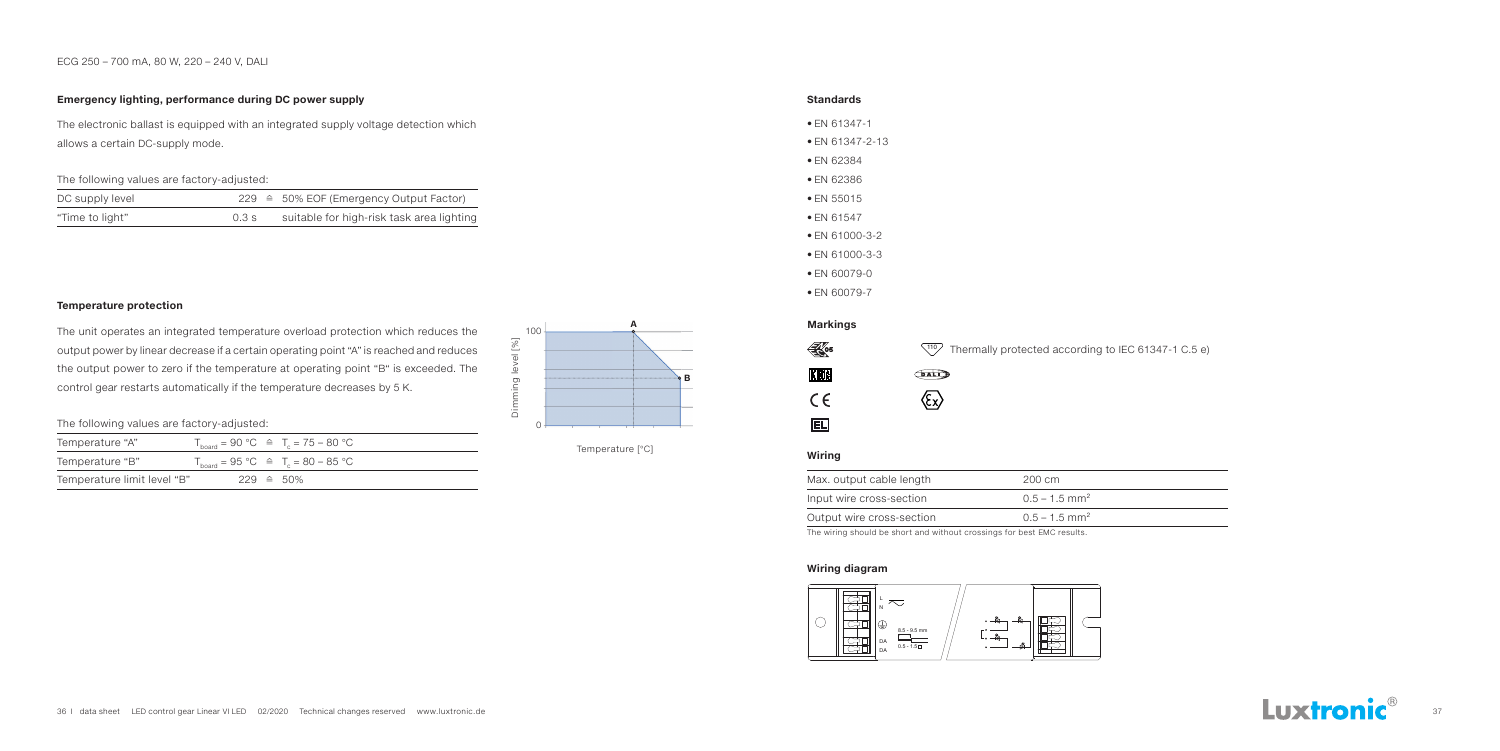ECG 250 – 700 mA, 80 W, 220 – 240 V, DALI

#### **Safety instructions Installation precautions**

The LED Control Gear has to be installed in a suitable and separately certified enclosure which complies with the requirements of IEC 60079-7 or IEC 60079-15 and fulfills degree of protection of at least IP54.

The maximum permitted service temperature of the terminals is 85 °C.

Creepages and clearances have to be considered depending on the rated voltage when assembled in an enclosure.



Please carefully read these instructions prior to installation and keep them for later reference.

The sign "U" placed after certificate number and ATEX marking indicates, that the corresponding certificate is not equivalent to a Statement of Conformity for an equipment or protective system. It is intended to be used as a basis for certifying an equipment or protective system.

This control gear is intended for operation of LED modules in explosion protected luminaires. Please ensure that ratings of the LED module match with the output range of the ECG. Do not use this product for other than intended use.

Hadler GmbH declares that this control gear is in conformity with the EU explosion protection directive.

An attestation of conformity according to directive 2014/35/EU (ATEX), covering types of protection "ec" and "nA", is available at www.hadler-gmbh.de.

Certificates and detailed product datasheets are available at www.hadler-gmbh.de.

For operation conditions see pages 34 – 36.